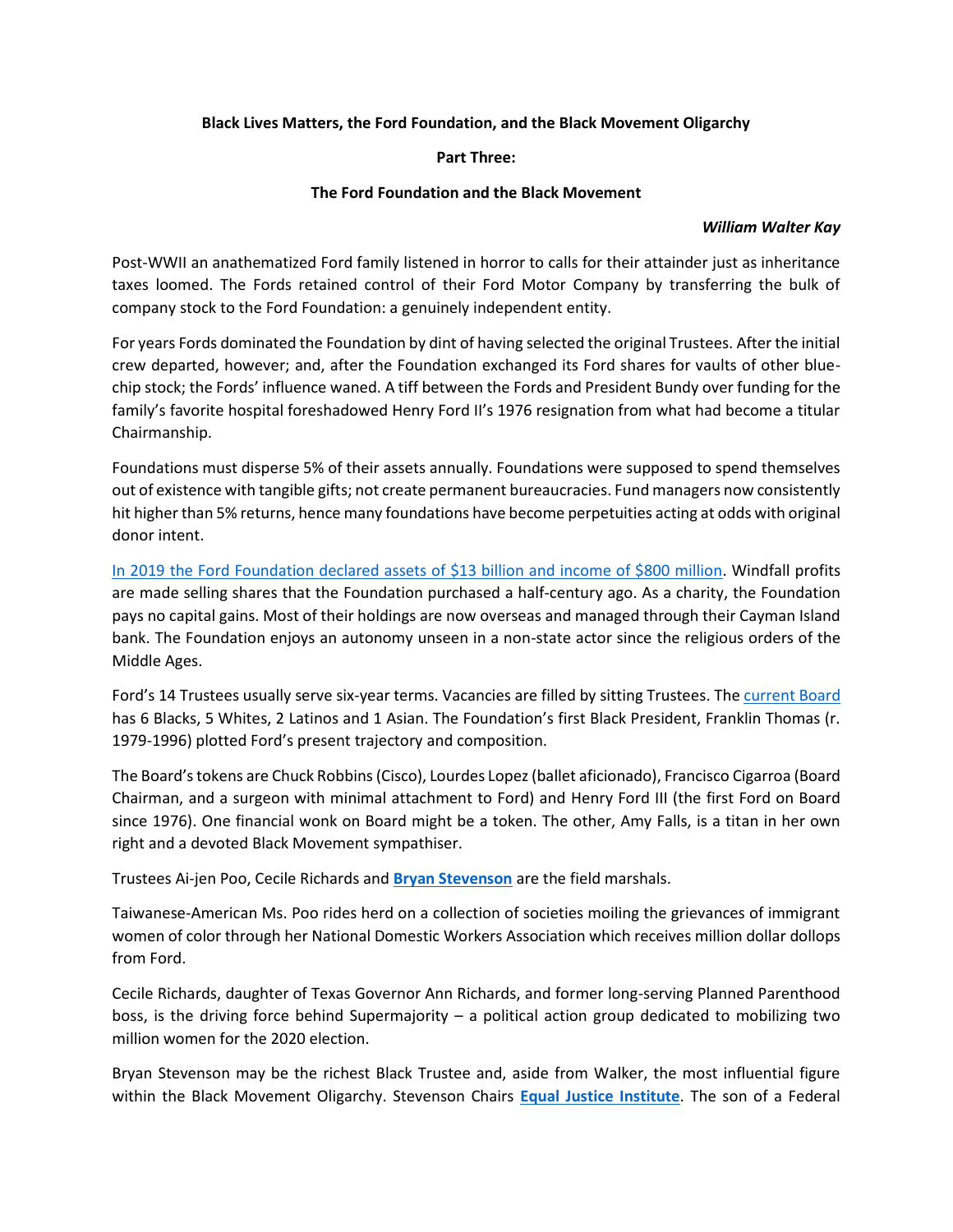Government diversity enforcement officer, Stevenson joined Southern Center for Human Rights (SCHR) straight out of law school (1985); then fronted their Montgomery operations after 1989. When the 1994 Clinton Anti-Crime Bill cut SCHR's funding, the MacArthur Foundation rescued Stevenson allowing him to rename and sustain the Montgomery office.

Other notable Black Ford Trustees:

**[Gabrielle Sulzberger](https://sheroars.princeton.edu/speaker/gabrielle-sulzberger-81/)** (JD MBA Princeton/Harvard) Chairs Ford's governance and nomination committees. Sulzberger ran Whole Foods Inc for years, and now co-owns a Pasadena-based venture capital firm. Her MasterCard Directorship nets her another \$346,000 a year. She serves on several non-profits; including the anti-sexual harassment powerhouse **[Time's Up](https://timesupnow.org/)** where Sulzberger sits as Treasurer**.** Sh[e married](https://jewishbusinessnews.com/2014/08/31/gabrielle-greene-and-nyts-arthur-sulzberger-jr-got-married/) *New York Times* [publisher Arthur Sulzberger](https://jewishbusinessnews.com/2014/08/31/gabrielle-greene-and-nyts-arthur-sulzberger-jr-got-married/) in 2014. The Metropolitan Museum of Modern Art accepted her as a Trustee in 2019.

**[Ursula Burns](https://www.britannica.com/biography/Ursula-Burns)** worked for XEROX for 37 years concluding with a decade as CEO/Chair. Burns is currently a Director of Exxon, American Express, Nestle and Uber. She is engaged in several youth-focussed charities and is herself a donor.

Foundation President (and Trustee) **[Darren Walker](https://www.fordfoundation.org/about/people/darren-walker/)** rules at the sufferance of his fellow Black Trustees. In their good graces Walker disburses over \$500 million a year in arts, cultural, and political activism grants.

Walker is a 60-year-old [openly gay](https://people.com/movies/darren-walker-coming-out-stories-love-simon-2/) Black man who flogs his roots in small-town Texas poverty, and his reliance on government during an extended education, as a modern American Dream. Intriguingly, upon graduating (without distinction) from a Texas law school, Walker got snapped-up by a white-shoe New York firm. A year later he was working, intriguingly, in UBS's capital markets division.

Walker fell to Earth in the mid-1990s finding himself volunteering, then working, for the **[Abyssinian](https://www.adcorp.org/)  [Development Corp](https://www.adcorp.org/)** – a Black housing charity in Harlem. In 2002 he landed a gig at the Rockefeller Foundation. He joined Ford in 2010; becoming President in 2013. He is on the Board of the National Gallery and of the Lincoln Center for the Performing Arts. Walker belongs to the Council on Foreign Relations.

Walker's \$1.1 million-a-year salary is not Ford's highest. The Chief Investment Officer makes \$2.6 million and has three subordinates earning \$1.3 million per year. Walker's seven VPs earn between \$500,000 and \$650,000. (Walker catches an additional \$301,667 as a [PepsiCo Director.](https://www.pepsico.com/about/leadership))

Ford promotes: abortion, land conservation, LGBT rights, immigration liberalization, and climate protection.

Ford's annual USA Black Movement budget, broadly defined, hovered around \$125 million going into 2020; or, about half the total philanthropic contribution to this Movement.

For context, in [2015 Walker gave \\$125 million](https://www.fordfoundation.org/the-latest/in-the-headlines/reaffirming-our-roots-in-detroit/) to City of Detroit *creditors* to spare the City's *museum* the embarrassment of having to auction off some of their collection.

Part of Ford's contribution to the Black Movement comes through their documentary film operations (which may be America's largest). By express design Ford docs spur viewers onto activism.

\*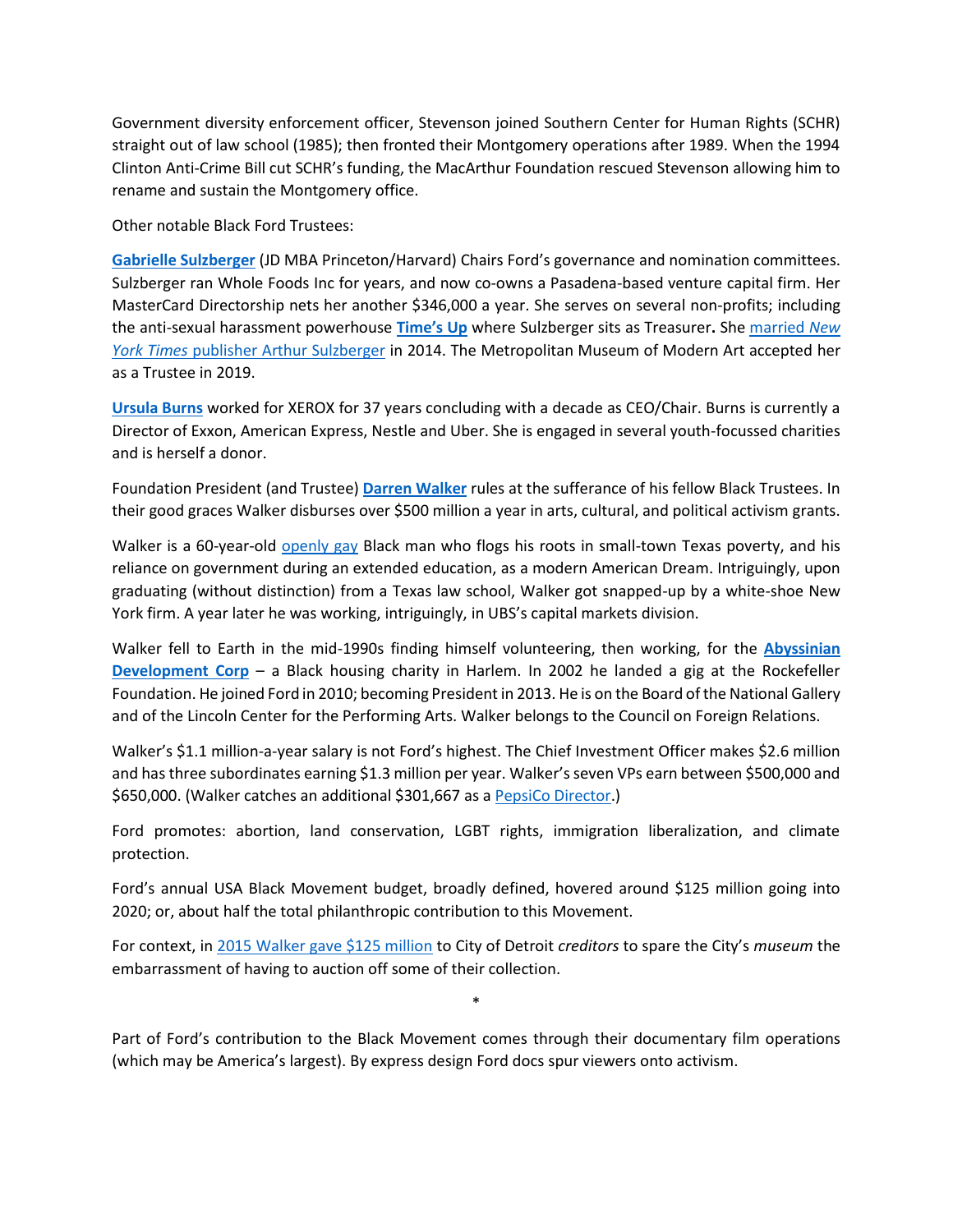[Ford's current Form 990](https://www.fordfoundation.org/about/library/financial-statements/2018-annual-tax-return-form-990-pf/) lists 78 grants, ranging from \$50,000 to \$2.5 million, to documentary producers. Ford also funds documentary training institutes like Brave New Films which received \$600,000 to "*increase youth involvement in social issues*." Another \$225,000 went to the Union Docs fellowship program.

Ford docs are must-sees at major film festivals. Ford *funds*the: Detroit Film Festival, Hot Docs Film Festival, Hip Hop Theatre Fest; and has a strong relationship with Sundance. Ford docs have won countless Emmys and Oscars (yet "*Ford Foundation*" is seldom heard in acceptance speeches).

Ford's Just Films subsidiary pioneered the slick, emotive Black-Police-Conflict genre. Sample trailers:

*[Whose Streets,](https://www.youtube.com/watch?v=upiJnjJSerw) [The Force,](https://www.youtube.com/watch?v=xrS5Okom6ow) [K-Town 1992,](http://ktown92.com/watch) [Always in Season,](https://www.youtube.com/watch?v=4ZfBr6MPIKE)* and *[Crime and Punishment.](https://www.youtube.com/watch?v=n4WfaaJi_fQ)*

Black Student Unions and Black-led non-profits host screenings of these docs. Discussions and pitches follow each showing. Doc producers tour to attend post-show Q&A sessions; and Ford pays for that too.

Ford gives as much to "flow-throughs" to groom and mother its Black Movement grantees as it gives to those grantees themselves.

\*

Originally deployed by the environmental movement, "flow-throughs" are registered charities that are used as conduits between philanthropies and upstart groups. Flow-throughs launder money such that philanthropies are shielded from liability for damages arising from the upstarts' "civil disobedience."

Today's flow-throughs micro-manage frontline advocacy networks. Minneapolis-based Borealis Philanthropy, a 25-emloyee charity, received \$7.7 million from Ford to provide techno-training to Ford's fleet of activist non-profits. Borealis also coaches activists on how to "*strengthen communication skills*" and "*develop consistent narratives*."

Inside Borealis' clinic we find: **[BLM LA,](https://www.blmla.org/) [\(Colin Kaepernick](https://twitter.com/kaepernick7?lang=en)'s) [Know Your Rights,](https://www.knowyourrightscamp.com/) [Afrikan Black Coalition,](https://www.afrikanblackcoalition.org/) [Assata's Daughters](https://www.assatasdaughters.org/), [Black Alliance for Just Immigration,](https://baji.org/) [Black Futures Lab,](https://blackfutureslab.org/) [Organization for Black](https://www.obs-stl.org/)  [Struggle,](https://www.obs-stl.org/)** and **[Black Workers for Justice](https://blackworkersforjustice.com/)** et al.

Neo Philanthropy received \$10 million from Ford for similar activist mentoring. The 50-employee, Bethesda-headquartered, Burness Communications is using \$7.1 million of Ford money to provide digital communications training to Ford-funded non-profits. Ford gave the octopine Tides Foundation \$6.9 million to nurture prison reform advocacy. People's Action (\$1.85 million in Ford grants) is an activist training institute; as is Leadership Conference Education Fund (\$4.6 million). New America got \$1.75 million to provide "*cross-sectional leadership training*."

Ford's "BUILD" plan envisions an armada of social justice orgs, no longer sustained by responses to shortterm individual non-profit solicitations, but rather through long-term block grants entrusted to flowthroughs mandated to do: "*much more extensive due diligence at the front end*."

Ford spends millions analysing and courting other foundations. Into this expense category falls their funding of the **[Association of Black Foundation Executives](https://www.abfe.org/)**' annual confab. ABFE is a 50-year-old venue for Black philanthropy wonks. ABFE's 16 all-Black Directors all support the Black Movement.

\*